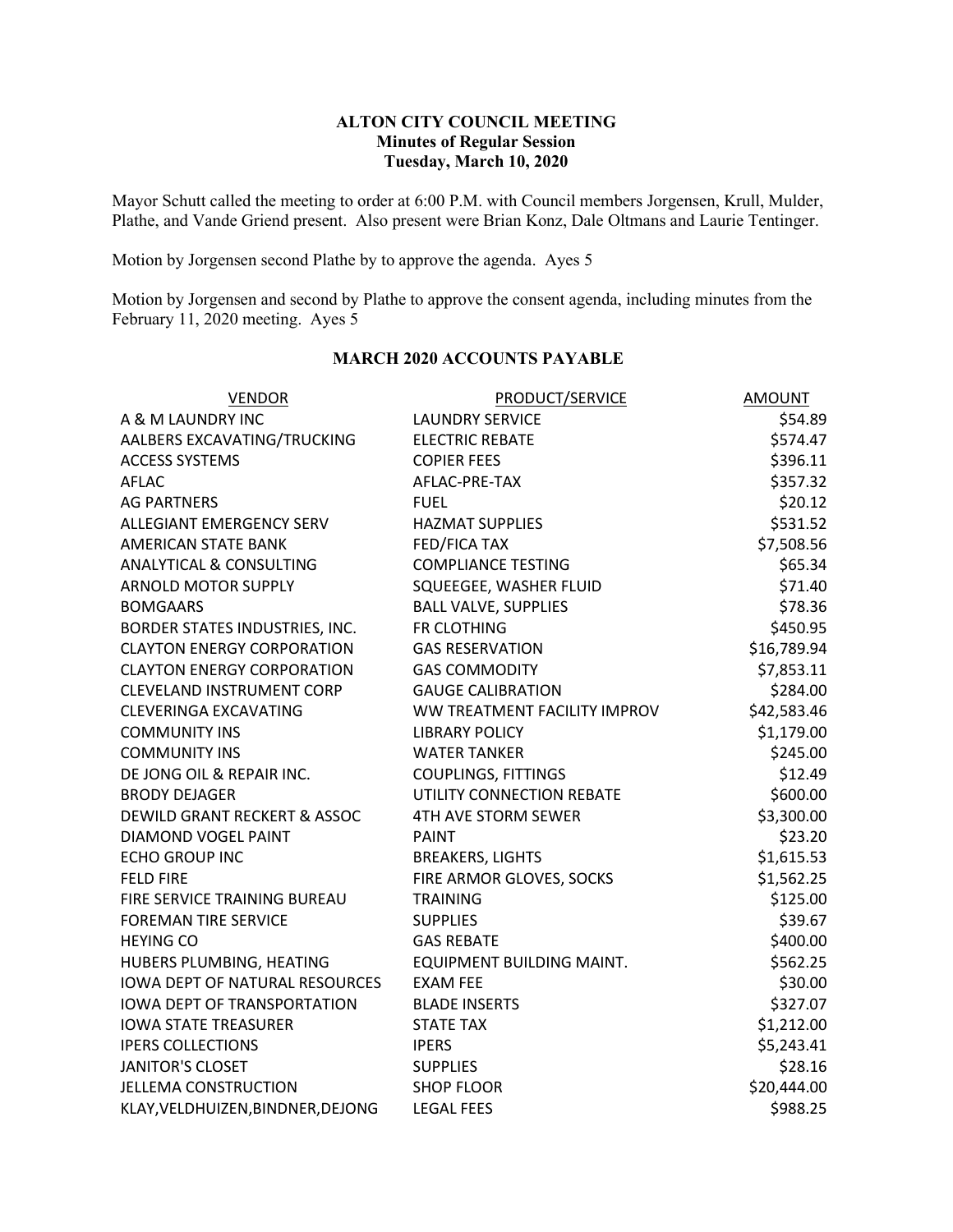|                                      | <b>TOTAL ACCOUNTS PAYABLE</b>       | \$287,816.57 |
|--------------------------------------|-------------------------------------|--------------|
| THE YARD BAR & GRILL                 | <b>BUSINESS ENCOURAGEMENT GRANT</b> | \$2,409.00   |
| <b>WEST IOWA TELEPHONE</b>           | TELEPHONE, FAX, INTERNET            | \$627.87     |
| WELLMARK BLUE CROSS/BLUE SHIELD      | <b>GROUP INSURANCE</b>              | \$10,054.00  |
| <b>VISA</b>                          | SUPPLIES, TRAINING, SOFTWARE        | \$1,158.68   |
| <b>VERIZON</b>                       | <b>CELL PHONES</b>                  | \$278.38     |
| <b>QUINTIN VAN ES</b>                | <b>TRAINING REIMBURSEMENT</b>       | \$373.90     |
| UTILITY EQUIPMENT CO                 | <b>MARKERS</b>                      | \$1,066.50   |
| <b>USA BLUE BOOK</b>                 | <b>ADAPTER</b>                      | \$135.97     |
| UNITYPOINT CLINIC-OCC MED            | <b>DRUG TESTS</b>                   | \$84.00      |
| U. S. POSTMASTER                     | <b>POSTAGE</b>                      | \$510.00     |
| TREASURER - STATE OF IOWA            | <b>WATER EXCISE TAX</b>             | \$1,245.00   |
| TREASURER - STATE OF IOWA            | <b>SALES TAX</b>                    | \$3,895.00   |
| THOMPSON INNOVATION                  | <b>LIFT STATION CONTROLS</b>        | \$24,458.42  |
| <b>T&amp;R SERVICE COMPANY</b>       | TRANSFORMER/CAPACITOR DISPOSAL      | \$2,090.00   |
| <b>SUPERHITECH</b>                   | <b>SECURITY CAMERAS</b>             | \$754.98     |
| SIOUXLAND PRESS                      | <b>ENVELOPES, PUBLICATIONS</b>      | \$435.95     |
| <b>SIOUX GOLF &amp; COUNTRY CLUB</b> | ECONOMIC DEVELOPMENT CONTRIB        | \$3,445.18   |
| <b>SIOUX COUNTY RECORDER</b>         | <b>RECORDING FEES</b>               | \$128.00     |
| <b>SCHUETZ GRAPHICS</b>              | <b>DECALS</b>                       | \$75.00      |
| <b>DENNIS SCHMIT</b>                 | <b>TRAINING REIMBURSEMENT</b>       | \$100.00     |
| PREMIER COMMUNICATIONS               | <b>IT CONSULTING</b>                | \$600.00     |
| PEFA, INC                            | <b>GAS COMMODITY</b>                | \$13,532.60  |
| <b>PAYROLL</b>                       | PAYROLL 02/28/2020                  | \$24,666.79  |
| <b>ORANGE CITY SANITATION</b>        | <b>GARBAGE HAULING</b>              | \$6,642.60   |
| <b>DALE OLTMANS</b>                  | <b>SUPPLIES</b>                     | \$21.27      |
| ORANGE CITY MUNICIPAL UTILITIES      | <b>WATER TRUE UP</b>                | \$3,446.85   |
| ORANGE CITY MUNICIPAL UTILITIES      | <b>BULK WATER</b>                   | \$5,296.27   |
| NOTEBOOM ELECTRIC                    | <b>SUPPLIES</b>                     | \$2.82       |
| NORTHWEST IOWA DEVELOP               | <b>DUES</b>                         | \$1,200.00   |
| NORTHWEST IA COMM. COLLEGE           | <b>POWERLINE TRAINING</b>           | \$400.00     |
| NEAL CHASE LUMBER CO                 | SUPPLIES, SHOP                      | \$860.49     |
| <b>MUNICIPAL UTIL-BILLS</b>          | <b>UTILITIES</b>                    | \$2,652.78   |
| MISSOURI RIVER ENERGY SERVICES       | <b>ELECTRIC</b>                     | \$55,568.27  |
| MIKES WELDING & REPAIR               | <b>SUPPLIES</b>                     | \$122.85     |
| MIDWEST FIRE & REPAIR                | <b>TRUCK REPAIRS</b>                | \$1,992.78   |
| MIDAMERICAN ENERGY                   | <b>STREET LIGHTS</b>                | \$239.69     |
| MID SIOUX OPPORTUNITY                | PROJECT SHARE                       | \$20.00      |
| MEIS PAINTING & LAWN CARE            | <b>BUSINESS ENCOURAGEMENT GRANT</b> | \$1,418.00   |
| <b>MAINSTREET DESIGNS</b>            | <b>LIGHTS</b>                       | \$132.14     |
| <b>KOPETSKYS ACE</b>                 | <b>TOOL SETS, SUPPLIES</b>          | \$117.71     |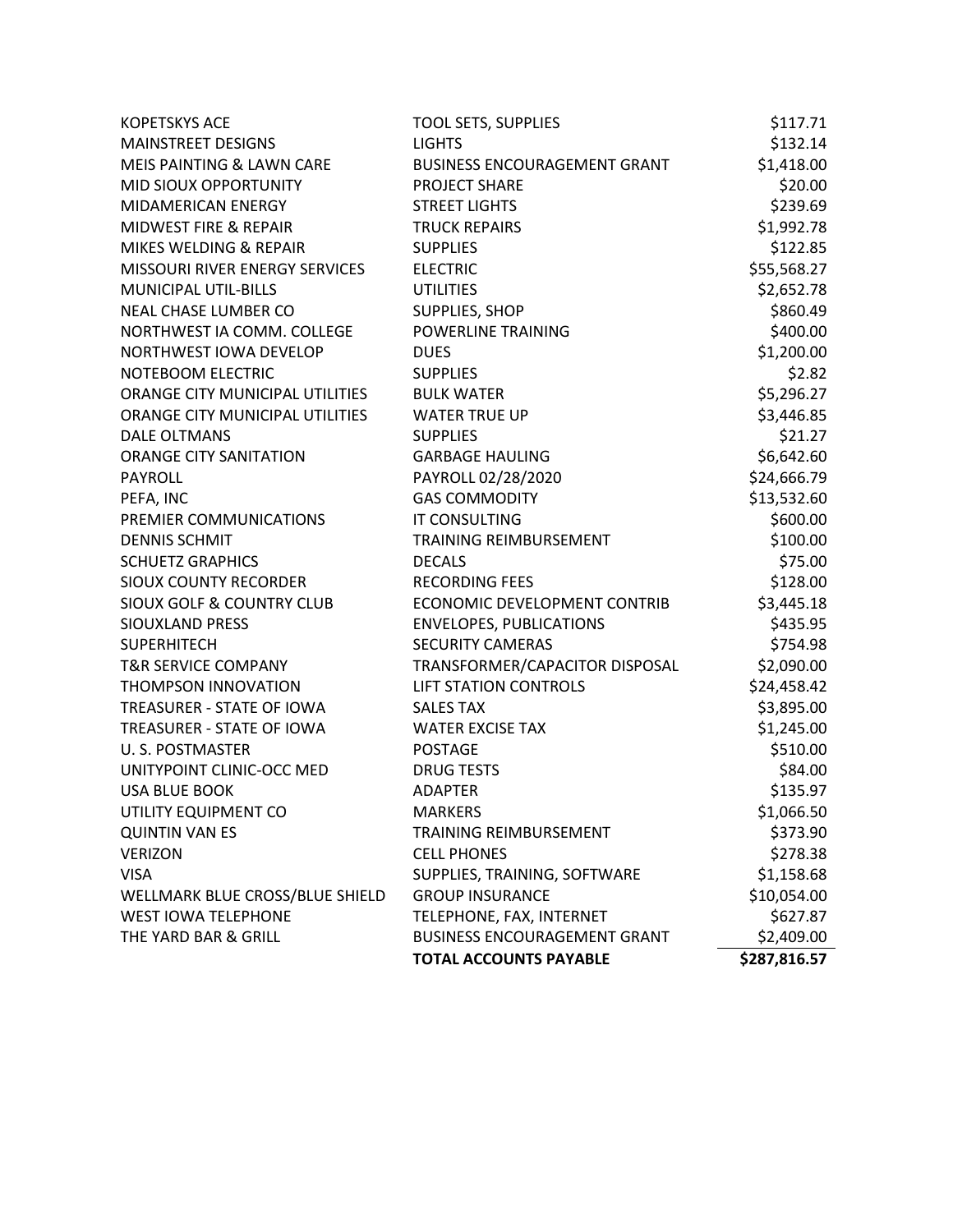## **EQUIPMENT:**

**VACUUM & EXCAVATION TRAILER:** Konz spoke to the Council about the possibility of purchasing a vacuum and excavation trailer. Konz presented the Council with bids from two companies and explained the necessity of having the equipment and the variety of work it would aid employees in performing. Oltmans spoke to the liability and safety risks the equipment would alleviate. Oltmans also informed the Council that the equipment has already been budgeted and was part of the City's capital plan. Plathe brought up concerns on costs, maintenance, and how often the equipment would be used. The topic was tabled until the April meeting so Council members could do additional research.

**1996 FIRE TANKER SALE:** The Fire Department is looking to sell the 1996 Fire Tanker. Vande Griend Truck Sales has offered the City \$5,000 for the truck. Oltmans also received an offer of \$3,500 from Vander Haag's Salvage.

Motion by Mulder and second by Krull to sell the 1996 Fire Tanker to Vande Griend Truck Sales for \$5,000. Ayes 4, Vande Griend Abstained

**SNOWBLOWER & STREET SWEEPER SALE:** Oltmans received bids from Vander Haag's Salvage for the City's old snowblower and street sweeper of \$5,000 and \$500 respectively.

Motion by Vander Griend and second by Mulder to accept Vander Haag's Salvage's offer for \$5,000 and \$500 for the snowblower and street sweeper. Ayes 5

**STORM SEWER PROJECT:** DGR received three competitive bids for the 4<sup>th</sup> Ave Storm Sewer Project. Vander Pol Excavating was the low bid.

**RESOLUTION 20-10 "RESOLUTION MAKING AWARD OF CONSTRUCTION BID AND CONTRACT FOR FOURTH AVENUE STORMWATER IMPROVEMENTS"** was introduced and moved for adoption by Council Member Jorgensen. Mulder seconded the motion to adopt.

On roll call vote: Ayes: Jorgensen, Krull, Mulder, Plathe, Vande Griend Nays: None

Whereupon the Mayor Schutt declared the Resolution duly adopted.

**LAGOON DREDGING PROJECT:** Oltmans informed the Council that DGR has found that Cleveringa Excavating LLC, has completed most of the Wastewater Treatment Facility Improvements in accordance with the terms of conditions of the contract.

**RESOLUTION 20-09 "A RESOLUTION OF THE CITY COUNCIL OF ALTON, IOWA, ACCEPTING WORK"** was introduced and moved for adoption by Council Member Jorgensen. Vande Griend seconded the motion to adopt.

On roll call vote: Ayes: Jorgensen, Krull, Mulder, Plathe, Vande Griend Nays: None

Whereupon the Mayor Schutt declared the Resolution duly adopted.

**BUDGET:** Mayor Schutt opened a public hearing for the Annual Budget for Fiscal Year Ending June 30, 2021 at 6:30 PM. No written or oral comments were received. Mayor Schutt closed the public hearing at 6:35 PM.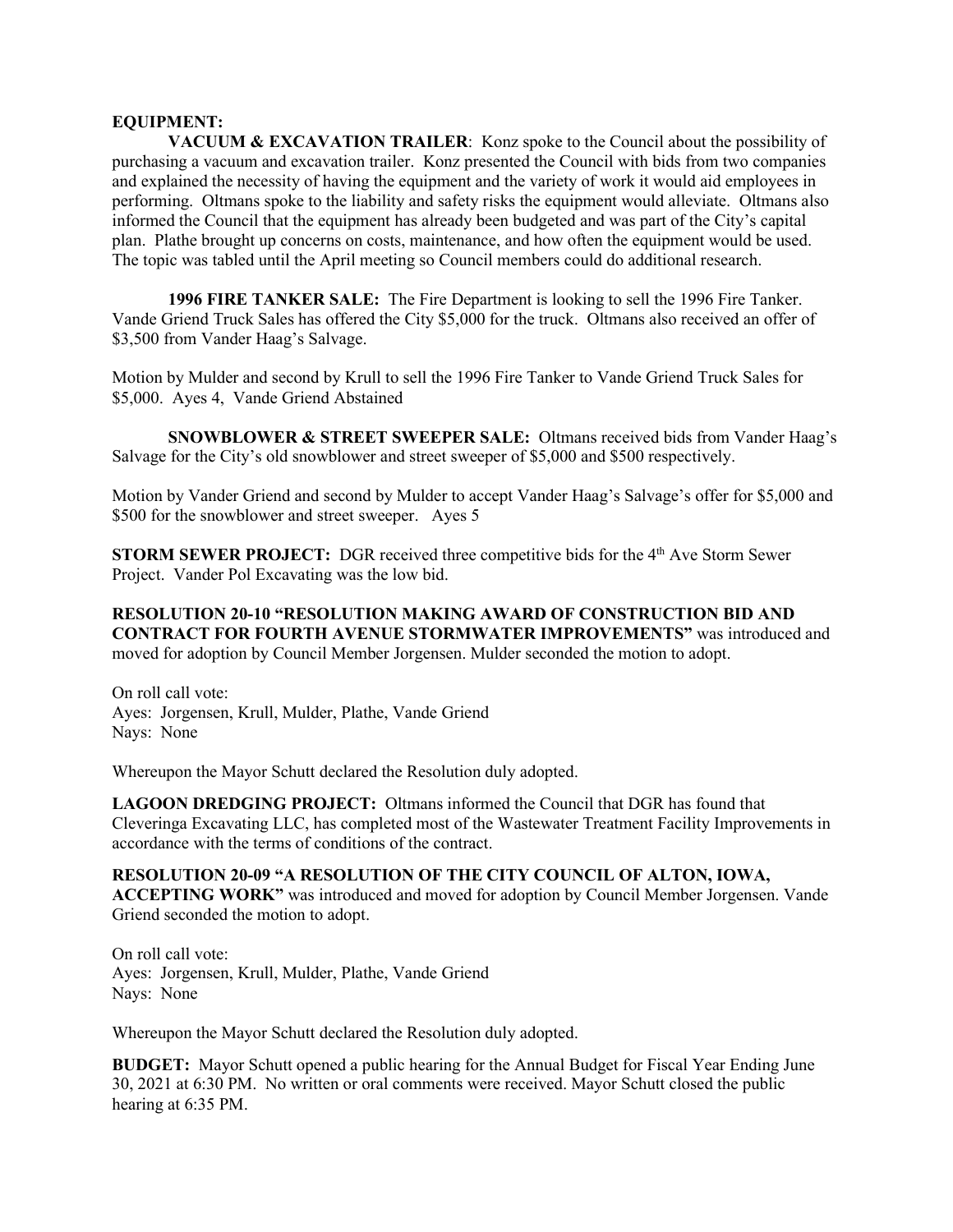## **RESOLUTION 20-08 "A RESOLUTION OF THE CITY COUNCIL OF ALTON, IOWA, ADOPTING THE ANNUAL BUDGET FOR FISCAL YEAR ENDING JUNE 30, 2021"** was

introduced and moved for adoption by Council Member Plathe. Mulder seconded the motion to adopt.

On roll call vote: Ayes: Jorgensen, Krull, Mulder, Plathe, Vande Griend Nays: None

Whereupon the Mayor Schutt declared the Resolution duly adopted.

LIQUOR LICENSE: The 10<sup>th</sup> St. Pub submitted a request for renewal of their liquor license with outdoor service.

Motion by Jorgensen and second by Plathe to approve the liquor license with outdoor service for  $10<sup>th</sup>$ St. Pub. Ayes 5

Sioux Golf & Country Club submitted a request for renewal of their liquor license with outdoor service and Sunday sales.

Motion by Mulder and second by Krull to approve the liquor license with outdoor service and Sunday sales for Sioux Golf & Country Club. Ayes 5

**SIOUX GOLF & COUNTRY CLUB:** The Sioux Golf & Country Club Board requested \$3,445.18 financial aid be available to them in the event they need it.

Motion by Vande Griend and second by Plathe to approve a payment of \$3,445.18 to Sioux Golf & Country Club to offset their funding shortfall. Ayes 5

**UTILITIES:** Tentinger presented a listing of bad debt customers who no longer live in Alton. She made recommendations on writing off minimal account balances as well as deceased or uncollectable accounts.

**RESOLUTION 20-11 "A RESOLUTION OF THE CITY COUNCIL OF ALTON, IOWA TO WRITE OFF UTILITY ACCOUNT BAD DEBT"** was introduced and moved for adoption by Council Member Jorgensen. Mulder seconded the motion to adopt.

On roll call vote: Ayes: Jorgensen, Krull, Mulder, Plathe, Vande Griend Nays: None

Whereupon the Mayor Schutt declared the Resolution duly adopted.

The Council also discussed moving accounts that have been closed over two years into bad debt as to not incur additional late charges and interest.

Council instructed staff to prepare a policy for past due utility accounts and landlords' responsibility.

**COUNCIL COMMITTEES:** Vande Griend and Oltmans brought up the possibility of having a committee to meet with selected council members from Orange City to discuss mutual topics. This committee would meet instead of holding joint council meetings.

Mayor Schutt created a Community Relations Committee and appointed Vande Griend and Mulder to represent the City Council of Alton.